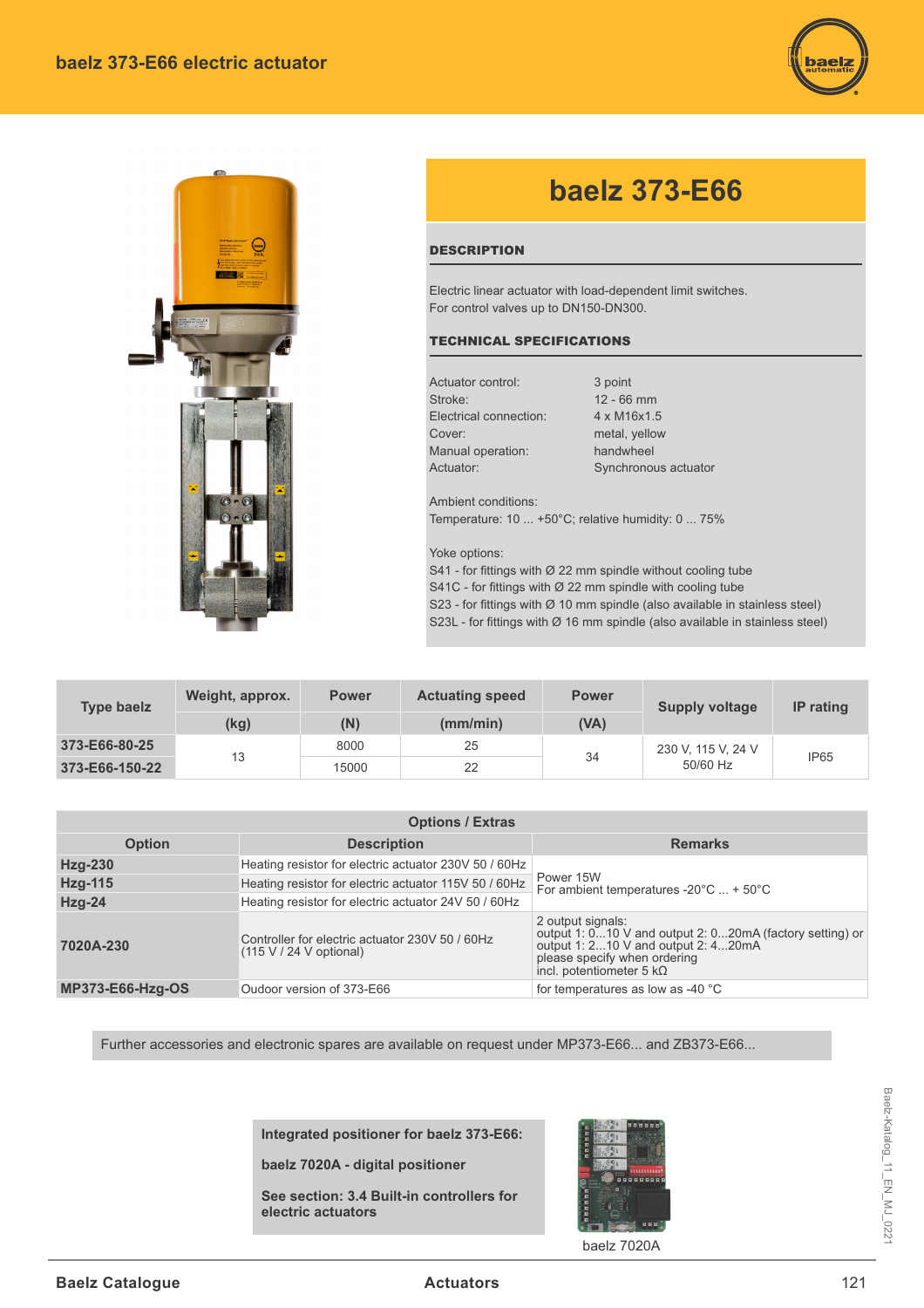



Option set 2







Baelz-Katalog\_11\_EN\_MJ\_022'